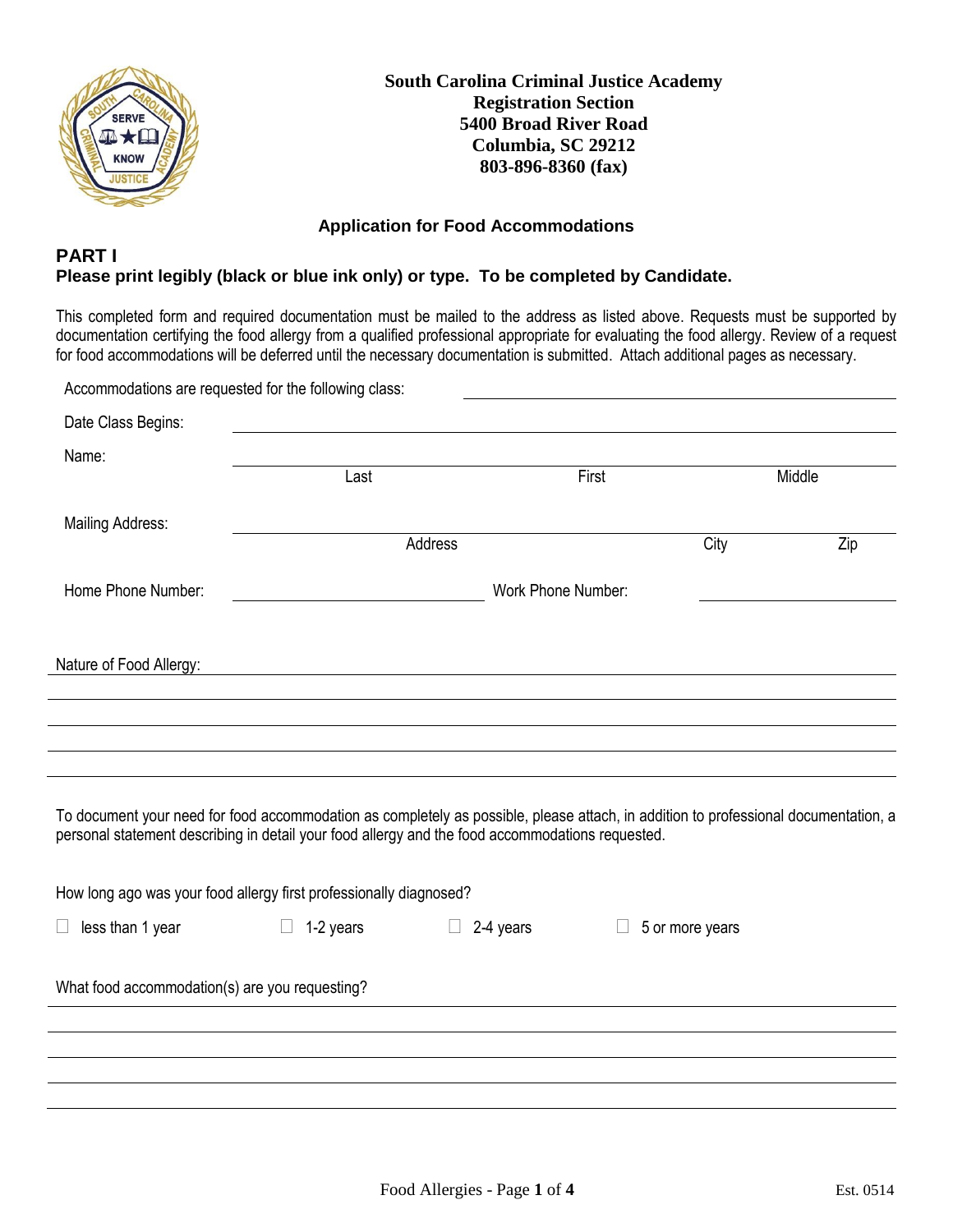### **Certification and Authorization**

Under penalties of perjury, I hereby certify that the above information is true and accurate. I understand that false information contained in this application may be cause for loss of a certification or denial of possible certification.

#### **Signature: Date:**

I understand the South Carolina Criminal Justice Academy will use the information obtained by this authorization to determine eligibility for a reasonable food accommodation during my training. If clarification and/or further information regarding my food allergy is needed, I authorize the South Carolina Criminal Justice Academy to contact the professional(s) who diagnosed the food allergy and/or the professional(s) who provided the documentation attached to this request and I authorize those entities to communicate with the South Carolina Criminal Justice Academy for the purpose of providing such clarification and/or further information.

**Signature: Date:**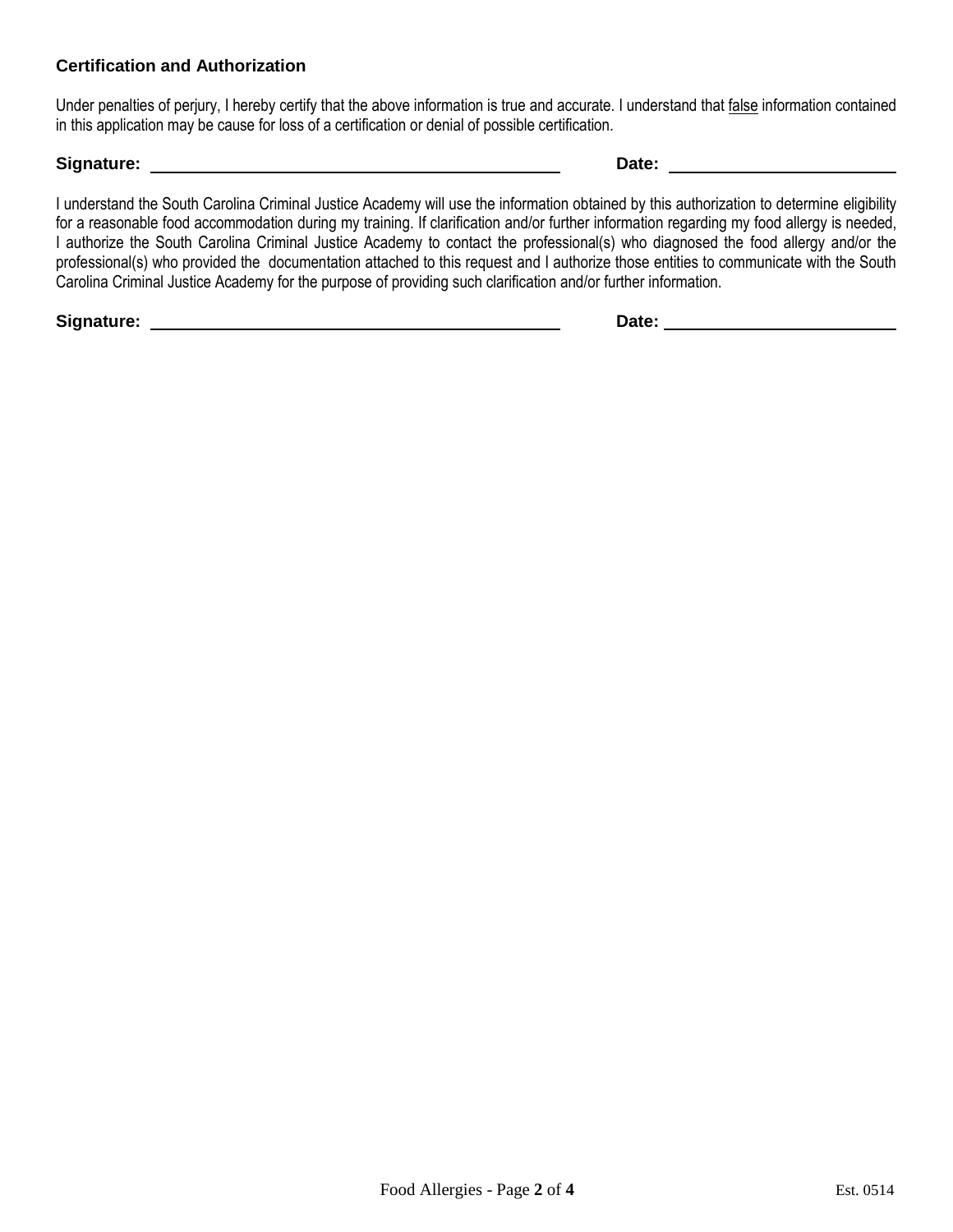## **PART II Please print legibly (black or blue ink) or type. To be completed by Practitioner.**

Requests shall be supported by documentation certifying the food allergy from a qualified professional appropriate for evaluating the food allergy.

| Practitioner's Name:                                                                                                                                                                                                                                                                                                                                                                                                                                                                                                                                                                               |            |                                                                                                                                                        |             |  |
|----------------------------------------------------------------------------------------------------------------------------------------------------------------------------------------------------------------------------------------------------------------------------------------------------------------------------------------------------------------------------------------------------------------------------------------------------------------------------------------------------------------------------------------------------------------------------------------------------|------------|--------------------------------------------------------------------------------------------------------------------------------------------------------|-------------|--|
| Office Address:                                                                                                                                                                                                                                                                                                                                                                                                                                                                                                                                                                                    | Last       | First                                                                                                                                                  | Middle      |  |
|                                                                                                                                                                                                                                                                                                                                                                                                                                                                                                                                                                                                    | Address    |                                                                                                                                                        | Zip<br>City |  |
| Office Phone Number:                                                                                                                                                                                                                                                                                                                                                                                                                                                                                                                                                                               |            | Office Fax Number:                                                                                                                                     |             |  |
| <b>Type of Practice</b>                                                                                                                                                                                                                                                                                                                                                                                                                                                                                                                                                                            |            |                                                                                                                                                        |             |  |
| Patient's Full Name:                                                                                                                                                                                                                                                                                                                                                                                                                                                                                                                                                                               |            |                                                                                                                                                        |             |  |
|                                                                                                                                                                                                                                                                                                                                                                                                                                                                                                                                                                                                    | Last       | First                                                                                                                                                  | Middle      |  |
| Date Patient First Consulted:                                                                                                                                                                                                                                                                                                                                                                                                                                                                                                                                                                      | mm/dd/yyyy | Date Patient Last Seen:                                                                                                                                | mm/dd/yyyy  |  |
| Diagnosis of Food Allergy:                                                                                                                                                                                                                                                                                                                                                                                                                                                                                                                                                                         |            |                                                                                                                                                        |             |  |
| Name of Test(s) Used:                                                                                                                                                                                                                                                                                                                                                                                                                                                                                                                                                                              |            |                                                                                                                                                        |             |  |
| Length of Time with Allergy:                                                                                                                                                                                                                                                                                                                                                                                                                                                                                                                                                                       |            |                                                                                                                                                        |             |  |
|                                                                                                                                                                                                                                                                                                                                                                                                                                                                                                                                                                                                    |            |                                                                                                                                                        |             |  |
| Recommended Food Accommodation(s):                                                                                                                                                                                                                                                                                                                                                                                                                                                                                                                                                                 |            |                                                                                                                                                        |             |  |
| Does the patient/candidate need any emergency medical treatment or medicine with them during training in<br>case of accidental exposure?<br>If yes, please list emergency medical treatment and/or medicine:                                                                                                                                                                                                                                                                                                                                                                                       | <b>YES</b> | <b>NO</b>                                                                                                                                              |             |  |
| Please note:<br>I hereby certify that the above information is true and is given pursuant to the authorization to release information by my patient. Under<br>penalties of perjury, I declare that the foregoing statements and those in any accompanying documents or statements are mine and<br>that they are true. I hereby certify that I personally examined and evaluated the patient whose name appears on this form and, as a<br>result of that evaluation, that I have completed this portion of this application and that I may be asked to verify the above information at<br>any time. |            |                                                                                                                                                        |             |  |
|                                                                                                                                                                                                                                                                                                                                                                                                                                                                                                                                                                                                    |            |                                                                                                                                                        |             |  |
|                                                                                                                                                                                                                                                                                                                                                                                                                                                                                                                                                                                                    |            |                                                                                                                                                        |             |  |
| Submit this form to the following address:                                                                                                                                                                                                                                                                                                                                                                                                                                                                                                                                                         |            | <b>South Carolina Criminal Justice Academy</b><br><b>Registration Section</b><br>5400 Broad River Road<br>Columbia, SC 29212<br>$(803)$ 896-8360 (fax) |             |  |